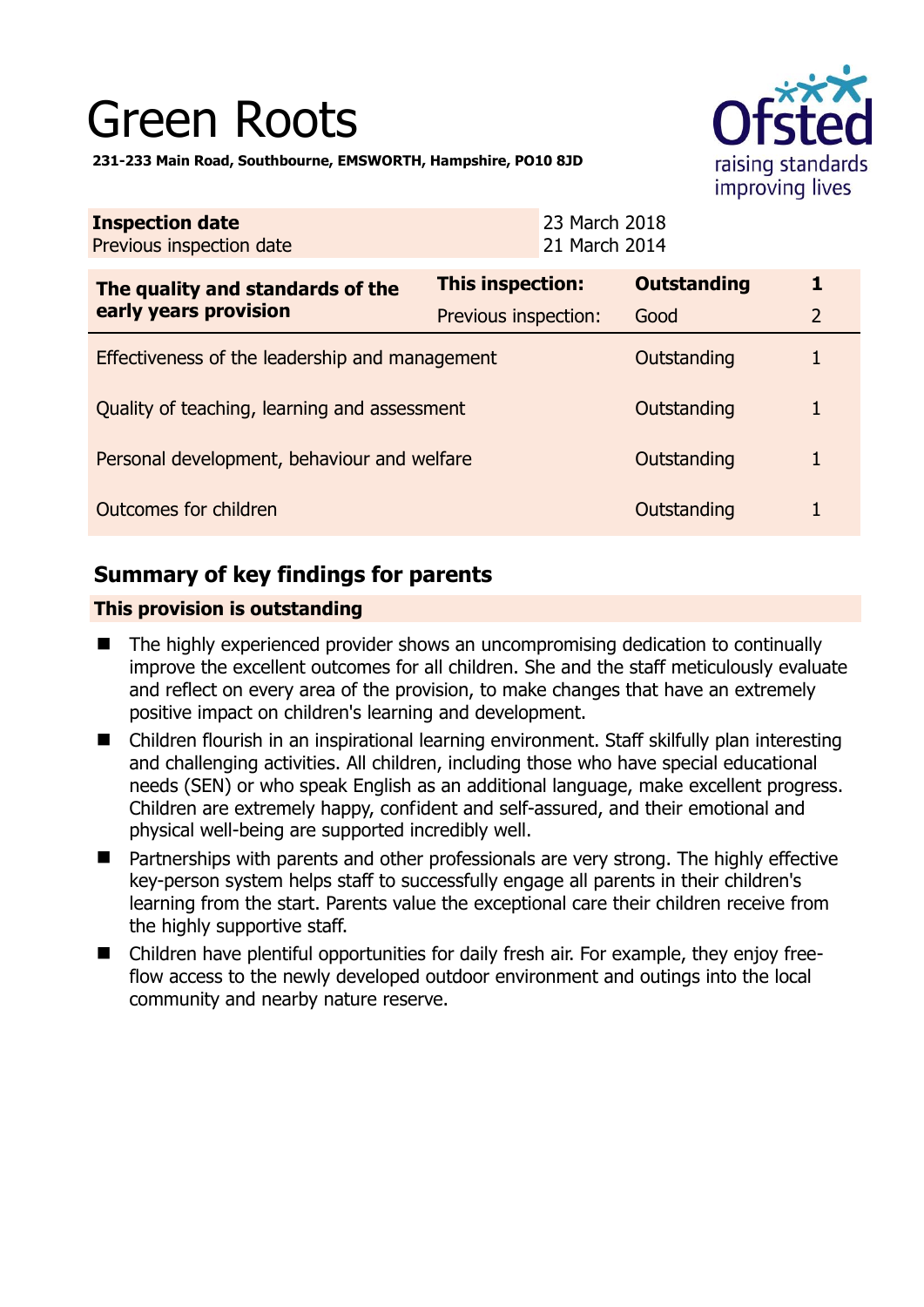# **What the setting needs to do to improve further**

### **To further improve the quality of the early years provision the provider should:**

 $\blacksquare$  give children the time they need to formulate answers to questions and to share their views, to support their critical-thinking skills even further.

## **Inspection activities**

- The inspector observed the quality of teaching and the impact this has on children's learning indoors and outside.
- The inspector spoke to the management, staff and children at appropriate times throughout the inspection, and held meetings with the management team.
- The inspector took into account the views of the parents.
- The inspector carried out a joint observation with the deputy manager and discussed children's learning.
- The inspector looked at the relevant documentation, such as safeguarding policies and procedures, and evidence of the suitability and qualifications of all the staff working in the nursery.

## **Inspector**

Sarah Denman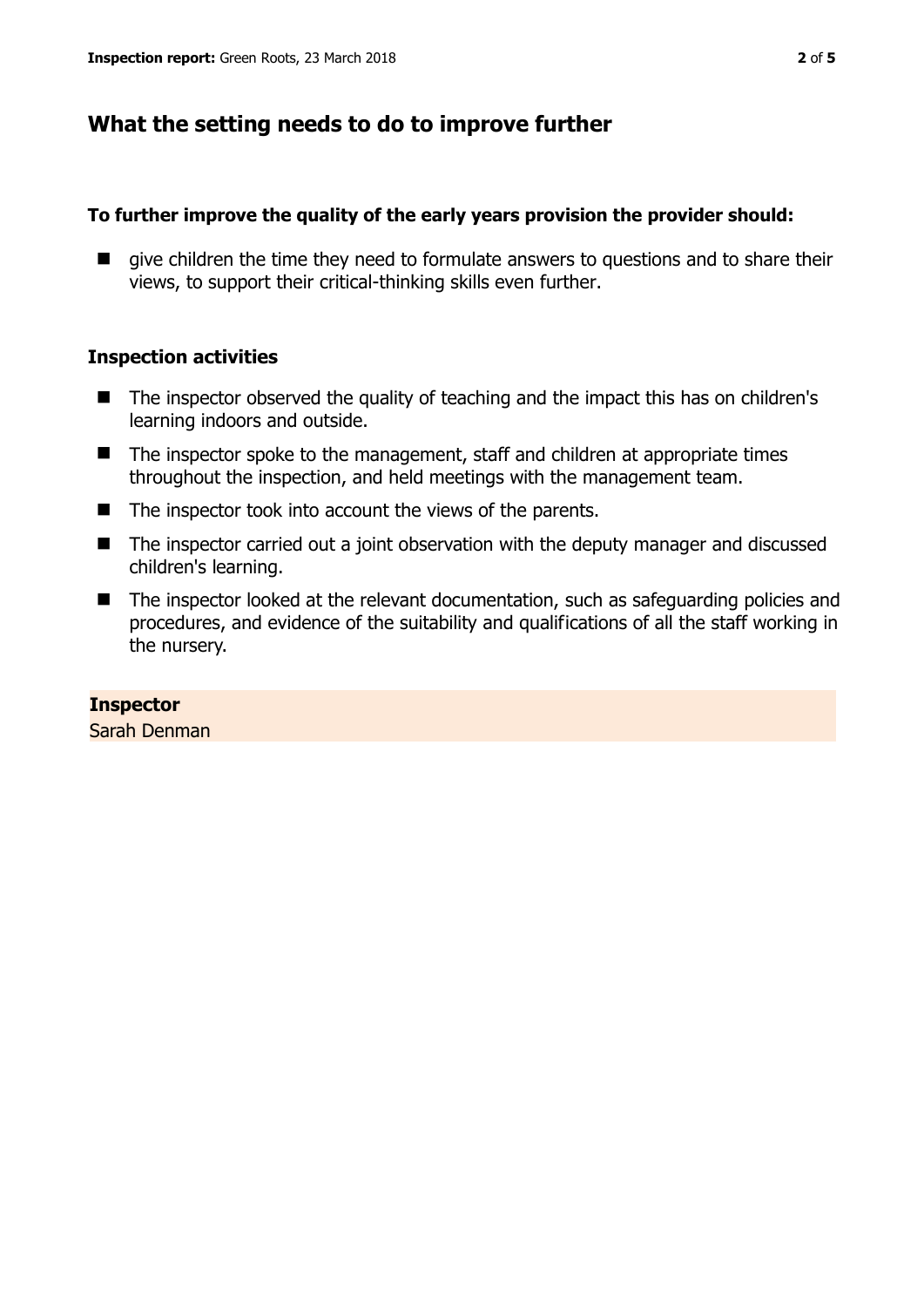## **Inspection findings**

#### **Effectiveness of the leadership and management is outstanding**

Safeguarding is effective. The provider and staff have an excellent understanding of the procedures to follow if they have any concerns regarding the welfare of a child. Staff are extremely well deployed, highly vigilant and ensure there is good security to help keep children safe. The provider attends regular meetings with other professionals and helps to refer parents to get extra support to ensure the whole family is extremely well supported. The provider has extremely high standards for improvement in teaching. She ensures the well-qualified staff receive excellent training and individual support to provide a highly stimulating learning environment. For example, recent training is helping the staff to improve the teaching of mathematics even further.

#### **Quality of teaching, learning and assessment is outstanding**

Staff give all children excellent opportunities to extend their language development extremely well overall. For example, children enjoy regular opportunities to learn and sing songs in different languages and are highly confident in using props to enhance their learning and enjoyment. Management recognises that staff could do even more to allow children the time they need to formulate their thoughts and views before responding to questions. Older children are highly motivated to gain literacy skills. They display immense pride as staff praise them when they recall and sound out some of the letters within their names correctly. Staff teach children to be highly confident during group activities, to voice their views, and to be respectful and listen to the views of others.

#### **Personal development, behaviour and welfare are outstanding**

Staff create an extremely welcoming and nurturing environment. Children receive excellent emotional support. For example, babies and toddlers enjoy seeing photographs of themselves and their peers to help them to form strong bonds and a clear sense of belonging. Older children behave impeccably and are extremely polite. For instance, they help each other to access the water fountain, take turns to activate the water and thank each other as they finish. Children delight in sharing and talking about the well-prepared and highly nutritious food. They quickly learn how food keeps their bodies healthy, such as helping them to grow 'big strong bones'.

#### **Outcomes for children are outstanding**

All children gain a vast range of skills that supports their readiness for future learning. Younger children develop increasing dexterity and hand-muscle skills. For instance, they push and pull levers on toys to make something happen. Older children develop an excellent understanding of the world. They enjoy learning about plants and how they 'germinate' through being watered and 'nurtured'. Children take their newly potted plants home so they can share their extremely good knowledge about plants with their families.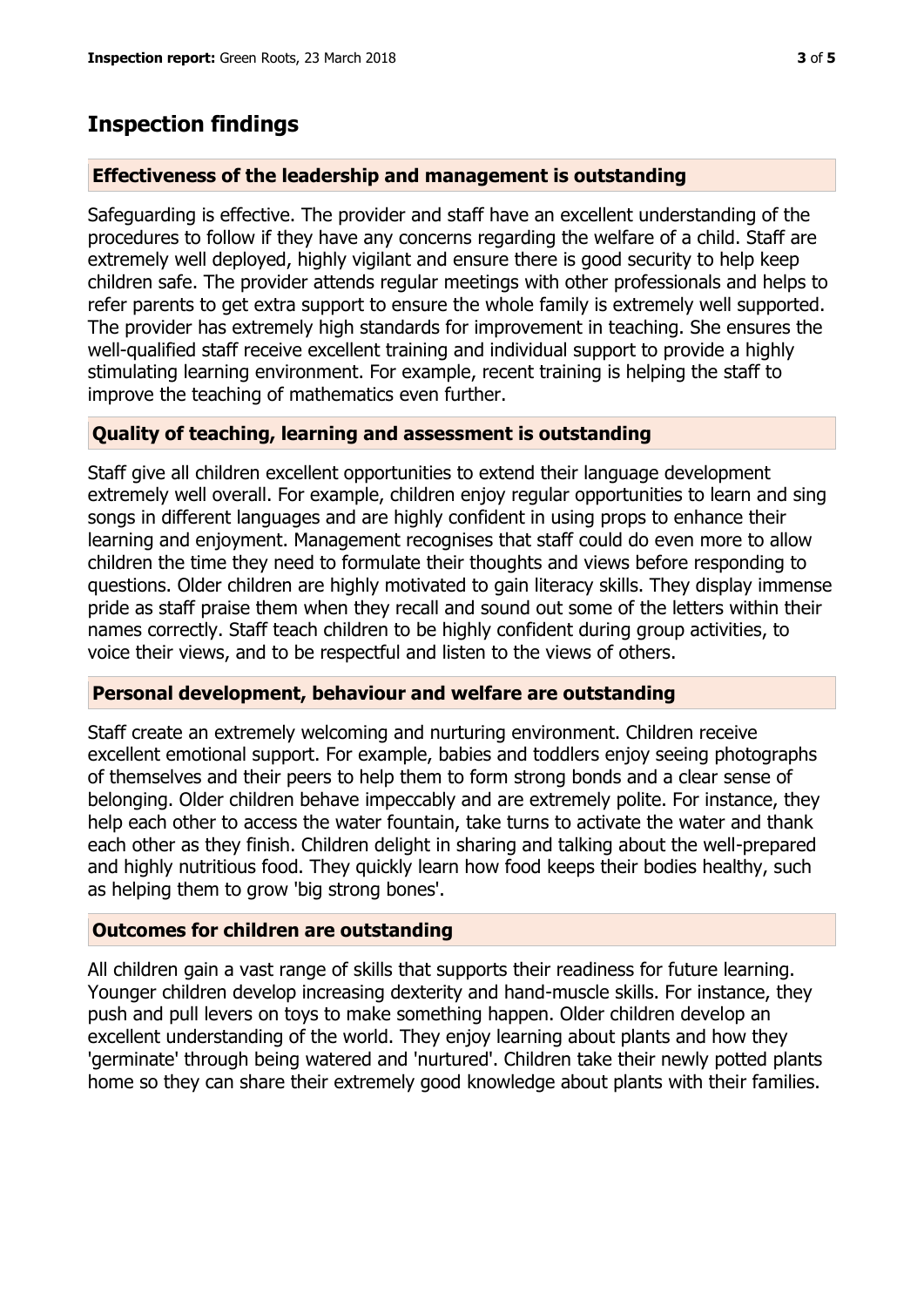# **Setting details**

| Unique reference number                             | EY466723                                               |  |
|-----------------------------------------------------|--------------------------------------------------------|--|
| <b>Local authority</b>                              | <b>West Sussex</b>                                     |  |
| <b>Inspection number</b>                            | 1069588                                                |  |
| <b>Type of provision</b>                            | Full-time provision                                    |  |
| Day care type                                       | Childcare - Non-Domestic                               |  |
| <b>Registers</b>                                    | Early Years Register, Compulsory Childcare<br>Register |  |
| Age range of children                               | $0 - 4$                                                |  |
| <b>Total number of places</b>                       | 72                                                     |  |
| Number of children on roll                          | 155                                                    |  |
| Name of registered person                           | <b>Green Roots</b>                                     |  |
| <b>Registered person unique</b><br>reference number | RP532882                                               |  |
| Date of previous inspection                         | 21 March 2014                                          |  |
| <b>Telephone number</b>                             | 01243 373931                                           |  |

Green Roots nursery registered in 2013 and is a privately owned setting. It operates from a converted building in the Southbourne area of Emsworth in Hampshire. The nursery is open each weekday from 7.30am to 6pm for 51 weeks of the year. The provider is in receipt of funding for the provision of free early education for two-, three- and four-yearold children. There are 22 staff employed to work directly with the children. Of these, 16 hold appropriate early years qualifications at level 2 and above. There are two staff members who hold qualifications at level 5 and are working towards level 6 degrees.

This inspection was carried out by Ofsted under sections 49 and 50 of the Childcare Act 2006 on the quality and standards of provision that is registered on the Early Years Register. The registered person must ensure that this provision complies with the statutory framework for children's learning, development and care, known as the early years foundation stage.

Any complaints about the inspection or the report should be made following the procedures set out in the guidance 'Complaints procedure: raising concerns and making complaints about Ofsted', which is available from Ofsted's website: www.gov.uk/government/organisations/ofsted. If you would like Ofsted to send you a copy of the guidance, please telephone 0300 123 4234, or email enquiries@ofsted.gov.uk.